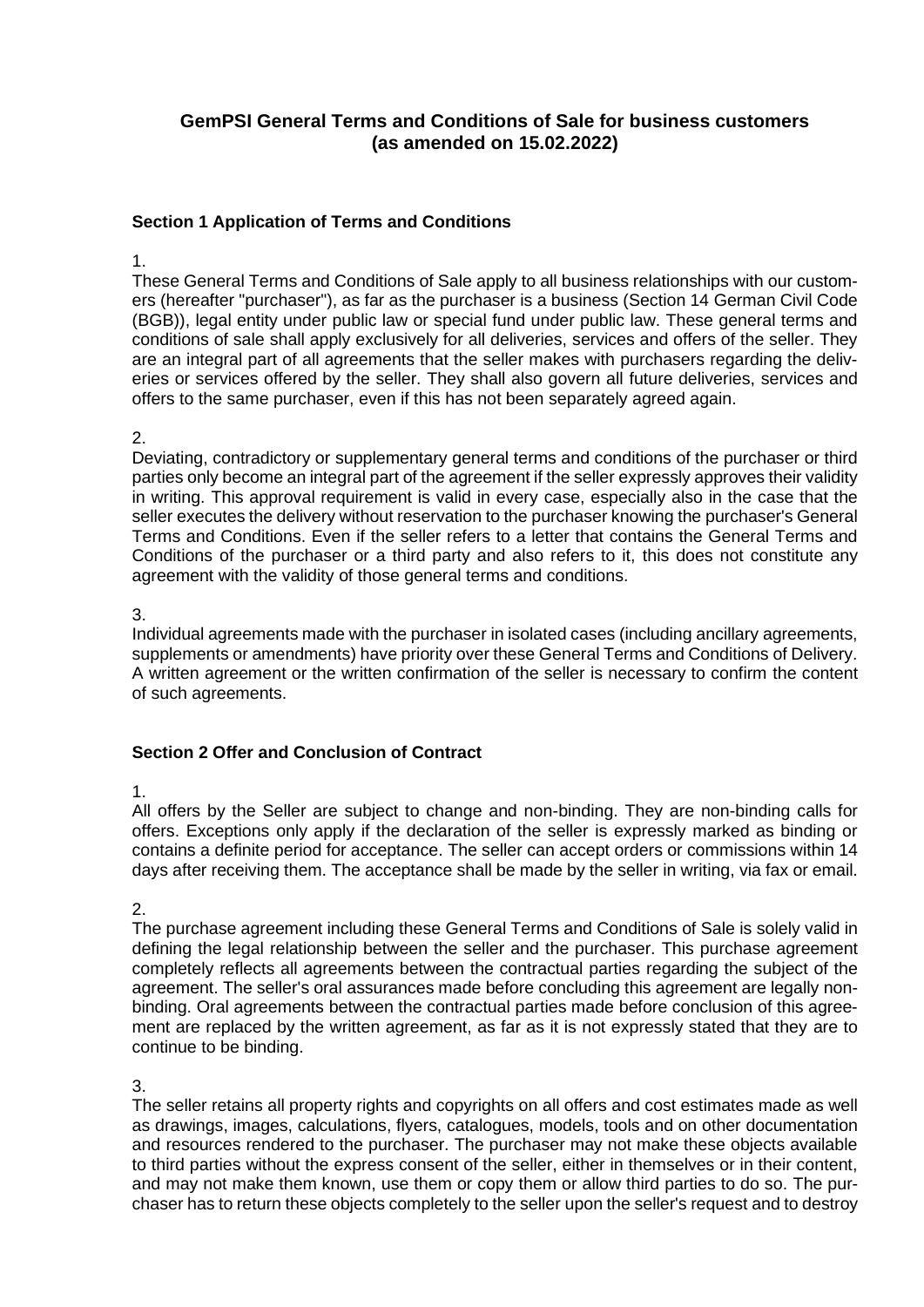any copies made, if they are no longer necessary for ordinary business activities or if negotiations do not lead to closing an agreement.

4.

The purchaser is obliged to check the descriptions of the services carefully for their correctness and their usefulness. This especially applies to project offer where the seller has made assumptions on which his offer calculations and service descriptions are based on. If the assumptions of the seller are not applicable, then the purchaser has to inform the seller so that corrections can be made.

5.

Samples on which deliveries are based shall be regarded only as approximate basis. These are subject to marginal modifications of the material composition and colour, if the value and the suitability of the delivered object is only insignificantly diminished. Technical modifications with no influence on the intended purpose are also reserved. A guarantee covering abrasion resistance, water resistance and lightfastness of the printing inks or the colours of the papers and the foils is excluded, unless these characteristics are expressly guaranteed. Except when otherwise expressly agreed, the seller reserves the right to mark the goods with his trademark/brand name or other operating characteristics on a suitable place, which is taking account of the interests of the purchaser.

### **Section 3 Scope of delivery**

1.

The seller's written order confirmation definitively determines the scope of the deliveries. Ancillary agreements and modifications require the written confirmation of the seller.

2.

The assumption of guarantees or a procurement risk requires express written agreements between the seller and the purchaser, in which the terms "guarantee" or "procurement risk" are expressly used.

### **Section 4 Prices**

1.

The prices apply to the range of services and delivered goods listed on the order confirmation. Additional or special services will be invoiced separately. Prices are listed in Euros ex works, plus statutory VAT, plus customs duties or other public fees in the case of export deliveries. They are ex works for quantities of less than 1000 kg. Quantities starting at 1000 kg include the cartage to the agreed place of delivery. Transport costs for interoffice/in-house deliveries are charged to the Purchaser.

2.

If changes in substantial cost elements occur between the conclusion of contract and the delivery date, both contractual parties agree to resume negotiations to determine new prices. If the parties do not reach an agreement on the price adjustment within a reasonable time period, both parties are entitled to revoke the contract, if the changes in substantial cost elements change the prices by at least 5 %.

3.

Costs in connection with printed documents, designs, plates, samples and other preliminary work, which have been provided and/or performed at the request of the purchaser outside the seller's normal product offer, are agreed to be invoiced to the purchaser, even if an order is not placed later.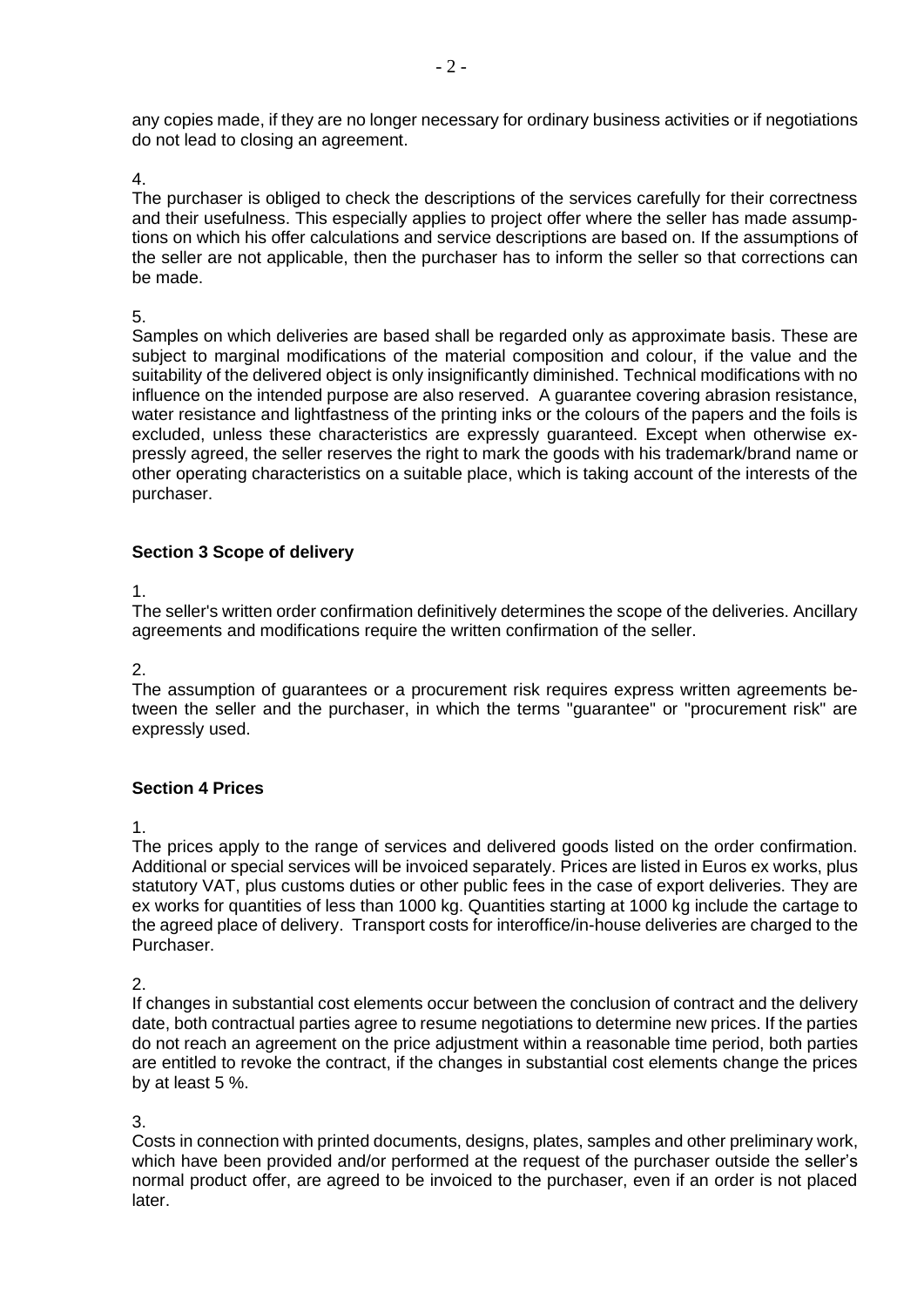### **Section 5 Deviation of Quantity, Measurement and Weight**

1.

Unless otherwise agreed, the seller has – valid for each delivery – the right to the following deviation with regard to over-delivery or short delivery quantities as well as deviation in measurement or weight of the processed paper:

- a) Quantity deviation: 10 % with quantities up to 50,000 items, 5 % with quantities over 50,000 items
- b) Measurement deviation: 5 mm in bag width 10 mm in bag length 20 mm in bag length for bags of more than 130 cm

c) Weight deviation: Up to 4% overweight or short weight for craft paper

 $\mathcal{P}$ 

The weight or the surface related mass is calculated according to DIN EN ISO 536.

3.

For the delivery of paper bags with plastic foil components, the GKV test and evaluation clauses of high pressure polyethylene-foils and derived products in its current version apply.

### **Section 6 Payment**

1.

Unless otherwise agreed in writing, invoice amounts are payable within 30 days without deduction. The relevant date of payment is the day of receipt by the seller. Payment by check is excluded unless separately agreed to in individual cases. If the purchaser does not make the payment by the due date, then outstanding amounts shall be charged 9 per cent above the basic interest rate starting with the due date.

The right to claim higher loss of interest and other damages remains unaffected.

2.

The setting off with the purchasers counterclaims or retention of payment due to such claims are only permitted if the counterclaims are uncontested or have been stated legally binding.

3.

If the purchaser does not fulfil its payment obligations, then the seller is authorised to refuse pending deliveries and services until the purchaser has fulfilled his / her payment obligations or has lodged a security on a sufficient scale for the pending deliveries and services.

4.

The seller is authorised to only perform or execute pending deliveries or services upon receiving advanced payment or security, if circumstances become known after conclusion of the contract which would indicate that the creditworthiness of the purchaser is significantly reduced and through which the payment or open claims of the purchaser arising from the contractual relationship could be endangered.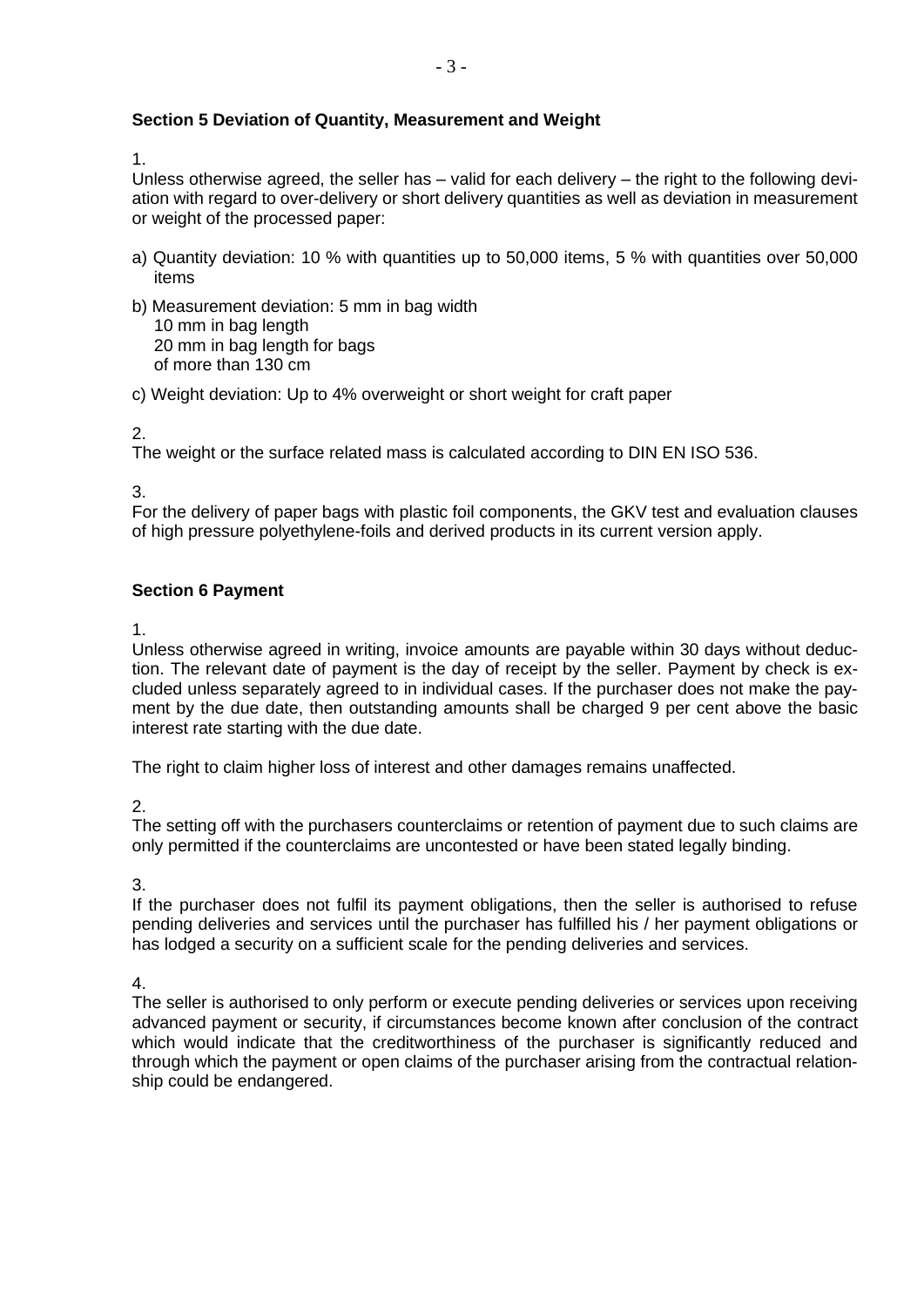# **Section 7 Delivery period**

#### 1.

Delivery deadlines and delivery dates are agreed with the purchaser individually or stated by the seller when the order is accepted.

2.

If shipment was agreed, then the delivery deadlines and delivery dates refer to the point in time when the handover is made to the shipper, carrier or other third party entrusted with carrying out the delivery. In cases of collection by the purchaser, delivery deadlines and delivery dates refer to date of notification to the purchaser that the goods are ready for shipment.

3.

The seller can - regardless of its rights arising from the purchaser's default - demand from the purchaser an extension of delivery and service deadlines or to postpone the delivery and service dates for the duration that the purchaser does not fulfil its contractual obligations to the seller.

#### 4.

The seller is not liable if the delivery is not possible or if the delivery is delayed due to force majeure or events that were unforeseeable at the time of the conclusion of the agreement (e.g. operational disruptions of all kinds, difficulties in acquiring materials or energy, transport delays, strikes, lawful lockouts, lack of labour, energy or raw materials, difficulties in securing the necessary official approvals, government interference or delayed delivery by a supplier), for which the seller is not responsible for. If such events considerably impede or make it impossible for the seller to make the delivery or perform the service and the duration period of the hindrance is not only temporary, then the seller has the right to withdraw from the contract. In cases when the hindrance is temporary, the delivery deadlines or delivery dates are extended or postponed by the period of the duration of the hindrance plus an appropriate warm up period. If the acceptance of the delivery or service is unreasonable to the purchaser due to the delay, then he can withdraw from the agreement upon immediate written notification to the seller.

### **Section 8 Deliveries**

1.

Deliveries are made ex works.

2.

The seller is only authorised to make partial deliveries if this is acceptable for the purchaser.

3.

The place of fulfilment for all obligations arising from the contractual relationship is the place of business of the seller, unless otherwise agreed.

4.

The type of shipping and the packaging are subject to the duly exercised discretion of the seller. Paper bags are shipped without packaging. Packaging and pallets requested by the purchaser will be charged at cost price and only returned upon agreement. This does not apply to pool pallets on an exchange basis.

5.

According to Section 15 (1) sentence 1 German Packaging Act, manufacturers and distributors of transport packaging (No. 1), sales and secondary packaging that does not typically accrue as waste at private end consumers after use (No. 2), sales and secondary packaging for which participation in the system is not possible due to system incompatibility according to Section 7 (5)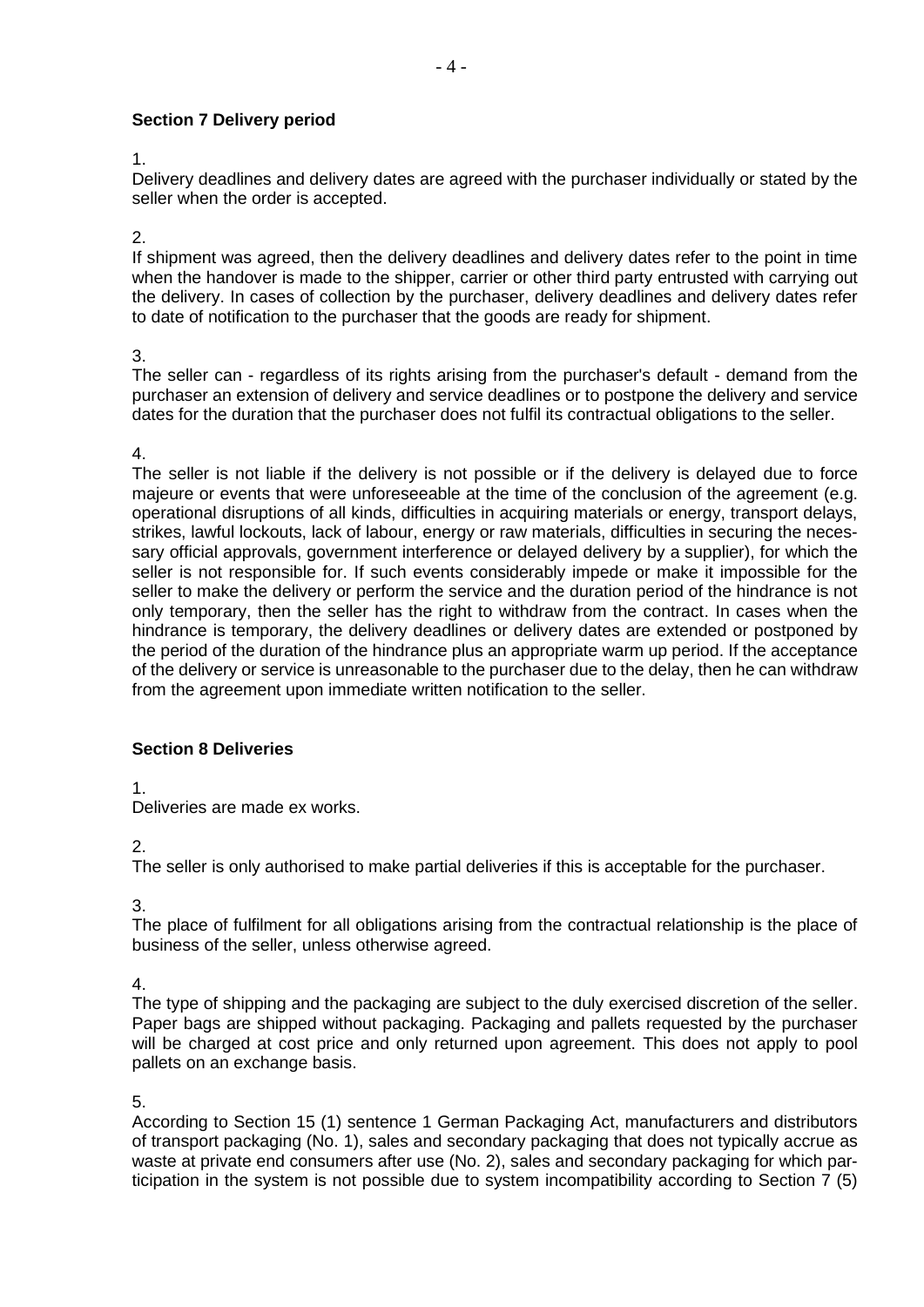German Packaging Act (No. 3), sales packaging of materials containing pollutants (No. 4) or reusable packaging (No. 5) are obliged to take back, free of charge, used empty packaging of the same type, shape and size as that which they have placed on the market at the place of actual handover or in the immediate vicinity thereof in order to reuse or recycle it.

Unless otherwise agreed, the seller shall, in order to fulfil its obligations to take back packaging under Section 15 German Packaging Act, ensure that the packaging delivered by the seller is taken back from the purchaser and that it is professionally and properly recycled. The return shall be effected by collection of the packaging by a third party to be commissioned by the seller upon request by the purchaser. The collection and recycling costs thereby incurred shall be borne by the purchaser. If the packaging delivered by the seller is not returned in accordance with this provision, the purchaser shall be responsible for professionally and properly recycling the packaging at its own expense.

#### 6.

If the purchaser is the final distributor within the meaning of Section 3 (13) of the German Packaging Act, it is shall be obliged, pursuant according to Section 15 (1) sentence 5 of the German Packaging Act, to reasonably inform the end consumers by means of appropriate measures to a reasonable extent about the possibility of returning the packaging within the meaning of Section 15 (1) sentence 1 nos. 1 to 5 of the German Packaging Act and its purpose.

### 7.

The risk is passed at the latest with the handover of the object (meaning the beginning of the loading process) to the shipper, carrier or other third party entrusted with making the delivery. This also applies if partial deliveries occur or the seller is also providing other services (e.g. delivery or installation). If the delivery or the handover is delayed by circumstances caused by the purchaser, then the risk is passed to the purchaser starting on the day when the delivery object is ready to ship and the seller has notified the purchaser of this.

### 8.

The purchaser bears the storage costs after the transfer of risk.

### 9.

The goods are transported uninsured and at the purchaser's risk. This shall also apply to cases of any delivery free of charge and regardless of which means of transport are used. Any transport insurance is provided only upon express agreement with the purchaser. Any costs arising therefrom shall be at the expense of the purchaser only. The selection of the place of dispatch and the transport route and the means of transport are determined by the seller in an appropriate manner, if no other written agreement exists. The seller is not liable for choosing the cheapest and fastest transport.

### 10.

If the transport of the goods is impossible for reasons for which the seller is not responsible, the seller will inform the purchaser and set the purchaser a reasonable deadline to pick up the goods. If this deadline has expired, the seller has the right to store the goods at the risk and cost of the purchaser in his or another warehouse. The storage of the goods will fulfil the delivery obligation of the seller. The risk thus passes to the purchaser.

### **Section 9 Warranty**

### 1.

For the purchaser's rights regarding material defects and legal deficiencies, statutory regulations apply unless otherwise agreed.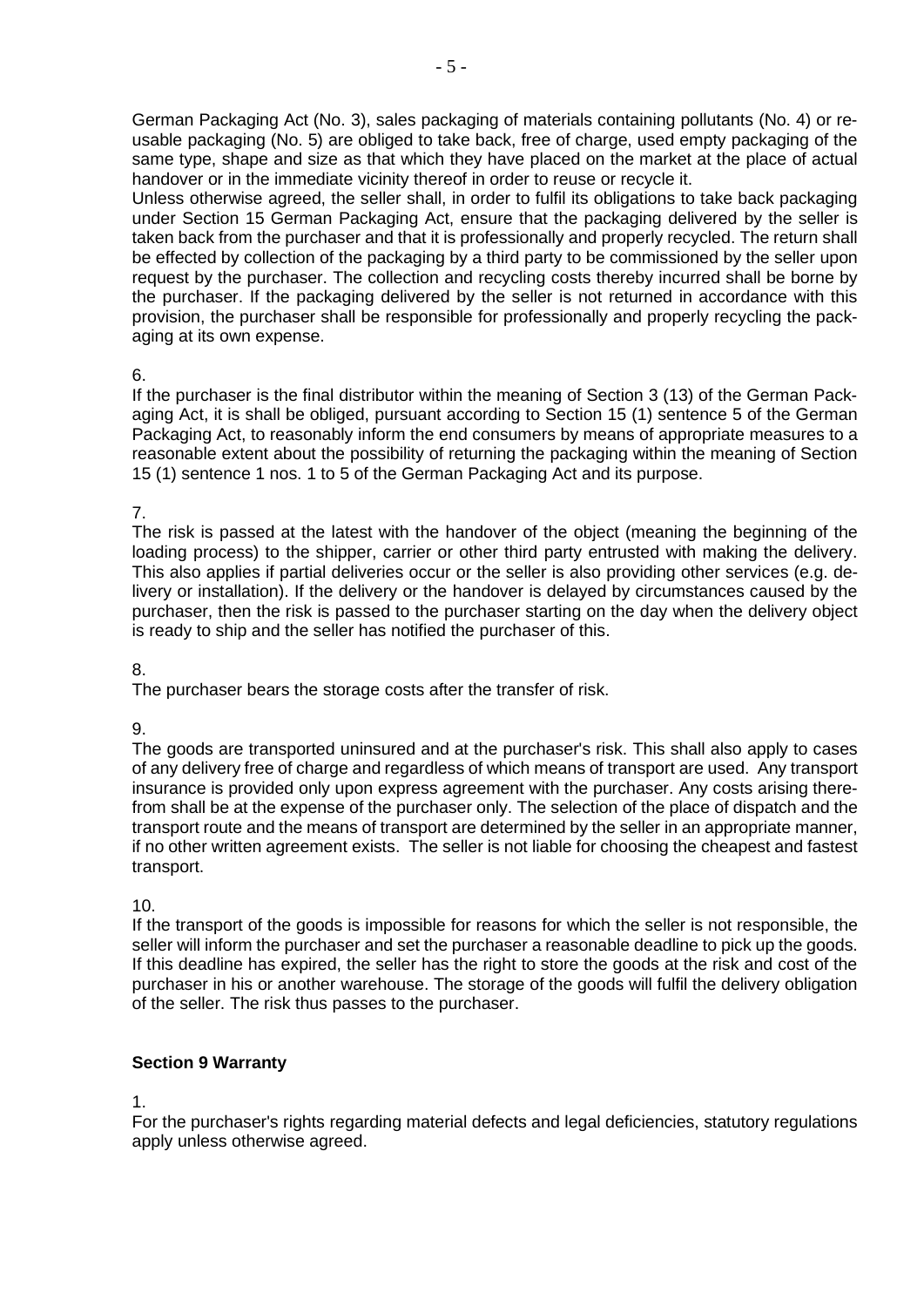### $\mathcal{P}$

The delivered objects are to be immediately and carefully inspected after delivery to the purchaser or a third party appointed by the purchaser. With regards to obvious defects or other defects that are recognizable if an immediate, careful inspection was made, they are regarded as confirmed by the purchaser if the seller does not notify the seller within seven working days after delivery of the defects in writing. Regarding other defects, the delivery objects are regarded as being confirmed by the purchaser if the notification of defects is not received by the seller within seven working days after the point in time the defect was discovered; if the defect was already recognizable to the purchaser at an earlier date during normal use, then this earlier point in time is the relevant date for the beginning of the complaint notification period.

### 3.

The seller bears the cost of expenditures of inspection and rectification, especially transport, travel, labour and material costs, if a defect has actually occurred. If a claim for remedy of defect of the purchaser turns out to be unjustified, then the seller can claim the costs incurred to be refunded pursuant to statutory regulations.

### 4.

If the goods are defective according to statutory regulations, then the rectification will be made according to the seller's choice, either by removing the defect (repair) or by delivering goods that are free of defects (replacement delivery); the right of the seller to refuse rectification pursuant to statutory requirements remains unaffected.

# 5.

A proportion of 2 % defective products is typical for this kind of production and does not entitle the purchaser to complain of defects, if no other stipulation was agreed to.

### 6.

The purchaser's damage compensation claims or claims to replacement of futile expenditures are only valid according to Section 10 and are otherwise excluded.

# 7.

The warranty period is one year after delivery or, if an acceptance is necessary, starting with the acceptance.

# 8.

The warranty period also applies to the purchaser's damage compensation claims that are based on defective goods, except if the application of the regular statutory limitation period (Sections 195, 199 BGB) would lead to a shorter guarantee period. However, they do not apply to the purchaser's damage compensation claims pursuant to Section 10 of these General Terms and Conditions of Delivery. They also do not apply if the seller has maliciously concealed a defect or has made a guarantee or has taken on a risk of procurement. Furthermore, the legal statute of limitations for the purchaser's recourse claims pursuant to Section 478 BGB and the statute of limitations regulations pursuant to product liability laws or other mandatory statutory liability cases remain unaffected.

### 9.

Delivery of used products as agreed in individual cases with the purchaser shall exclude all and any guarantee for material defects.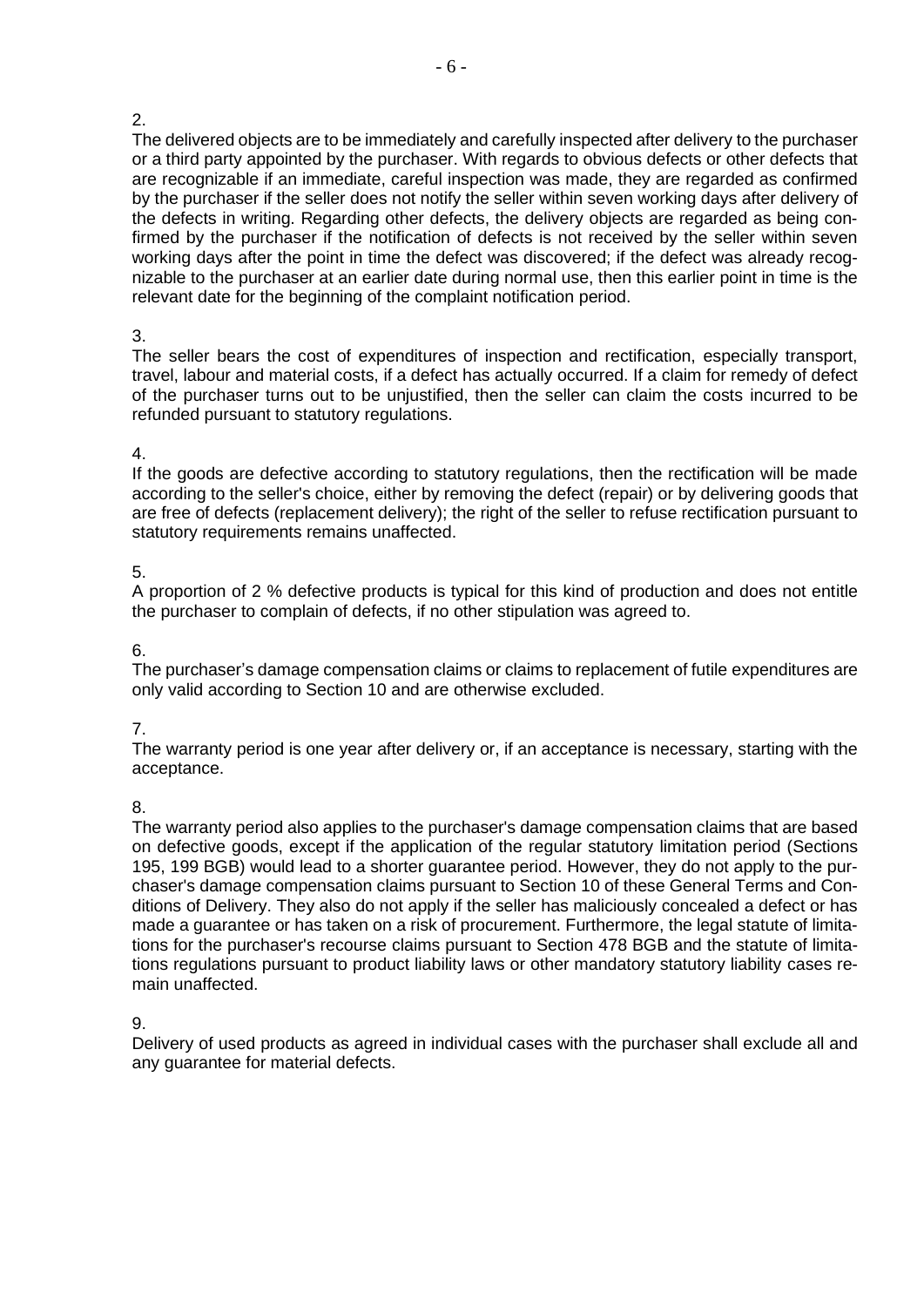# **Section 10 Limitation of liability**

1.

The seller is liable for damage compensation pursuant to legal regulations. However, if the seller is responsible, he is only liable in cases of ordinary negligence

- a) for damage causing wrongful death, personal injury or health impairment,
- b) for damage caused by the violation of an essential contractual obligation (essential contractual obligations whose fulfilment enables the orderly execution of the agreement and which the purchaser regularly counts on); in this case, however, our liability is limited to compensation for damage that normally could have been foreseen.

### 2.

The aforementioned liability limitations are valid in equal measure for our entities, legal representatives, employees or persons whom he uses to perform his obligation.

3.

The aforementioned liability limitations do not apply, however, if we have maliciously concealed a defect or have taken on a procurement risk or made a guarantee regarding the characteristics of goods. Claims pursuant to German product liability act or other mandatory statutory liability circumstances remain unaffected.

### **Section 11 Retention of title**

1.

The seller retains his title on goods until the full payment of all outstanding receivables arising from an ongoing business relationship.

2.

The purchaser is obligated to handle the reserved goods with care. The purchaser may not mortgage them or collateralize them. In cases of mortgage, confiscation or other disposal by third parties, the purchaser is to notify these parties of the seller's property and to immediately inform the seller in writing.

3.

The retention of title shall also cover the full value of the products produced as a result of processing, mixing and combining our goods, whereby we shall be regarded as the manufacturer. . If a third party's title rights continue to exist when their goods are processed, mixed or combined together with those of the seller, then the seller shall acquire co-ownership in proportion to the invoiced value of the processed, mixed or combined goods. Other than that, the same retention of title regarding delivered goods applies to the creation of the goods.

4.

If the seller withdraws from the agreement due to the purchaser's breach of contract (enforcement) - especially in cases of default payment - then the seller is entitled to demand the return of the reserved goods.

5.

If the realisable value of the goods subject to the retention of title exceeds the claim of the seller by more than 10%, then the seller will release the purchaser's surety upon request of the purchaser.